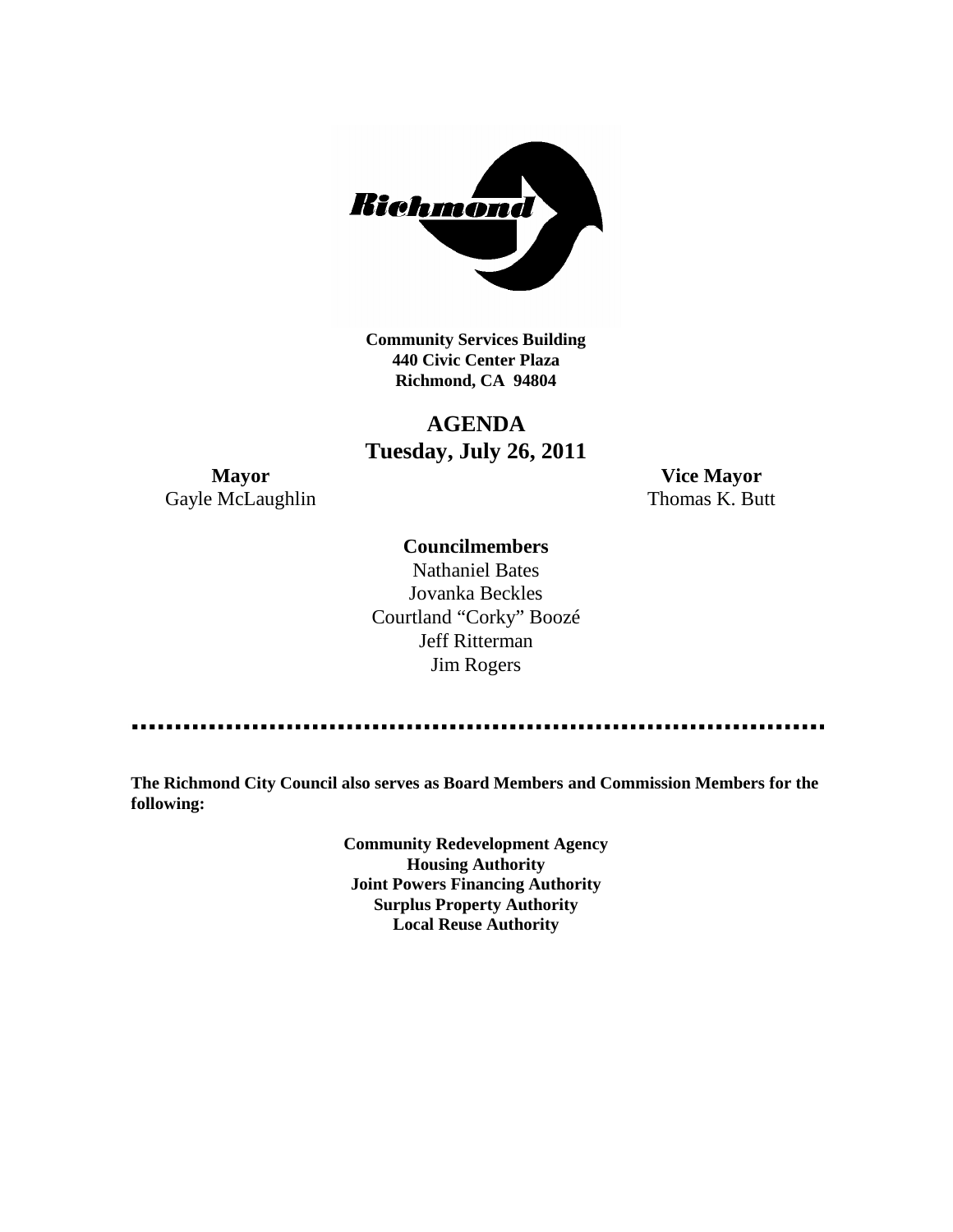# **MEETING PROCEDURES**

The City of Richmond encourages community participation at its City Council meetings and has established procedures that are intended to accommodate public input in a timely and time-sensitive way. As a courtesy to all members of the public who wish to participate in City Council meetings, please observe the following procedures:

**PUBLIC COMMENT ON AGENDA ITEMS:** Anyone who desires to address the City Council on items appearing on the agenda must complete and file a pink speaker's card with the City Clerk **prior** to the City Council's consideration of the item. Once the City Clerk has announced the item and discussion has commenced, no person shall be permitted to speak on the item other than those persons who have submitted their names to the City Clerk. Your name will be called when the item is announced for discussion. **Each speaker will be allowed TWO (2) MINUTES to address the City Council on NON-PUBLIC HEARING items listed on the agenda.**

**OPEN FORUM FOR PUBLIC COMMENT:** Individuals who would like to address the City Council on matters not listed on the agenda or on **Presentations, Proclamations and Commendations, Report from the City Attorney, or Reports of Officers** may do so under Open Forum. All speakers must complete and file a pink speaker's card with the City Clerk **prior** to the commencement of Open Forum. **The amount of time allotted to individual speakers shall be determined based on the number of persons requesting to speak during this item. The time allocation for each speaker will be as follows: 15 or fewer speakers, a maximum of 2 minutes; 16 to 24 speakers, a maximum of 1 and one-half minutes; and 25 or more speakers, a maximum of 1 minute.**

#### **SPEAKERS ARE REQUESTED TO OCCUPY THE RESERVED SEATS IN THE FRONT ROW BEHIND THE SPEAKER'S PODIUM AS THEIR NAME IS ANNOUNCED BY THE CITY CLERK.**

**CONSENT CALENDAR:** Consent Calendar items are considered routine and will be enacted, approved or adopted by one motion unless a request for removal for discussion or explanation is received from the audience or the City Council. A member of the audience requesting to remove an item from the Consent Calendar must complete and file a speaker's card with the City Clerk **prior to the City Council's consideration of Agenda Review.** An item removed from the Consent Calendar may be placed anywhere on the agenda following the City Council's agenda review.

*The City Council's adopted Rules of Procedure recognize that debate on policy is healthy; debate on personalities is not. The Chairperson has the right and obligation to cut off discussion that is too personal, too loud, or too crude.*

**\*\*\*\*\*\*\*\*\*\*\*\*\*\*\*\*\*\*\*\*\*\*\*\*\*\*\*\*\*\*\*\*\*\*\*\*\*\*\*\*\*\*\*\*\*\*\*\*\*\*\*\*\*\*\*\*\*\***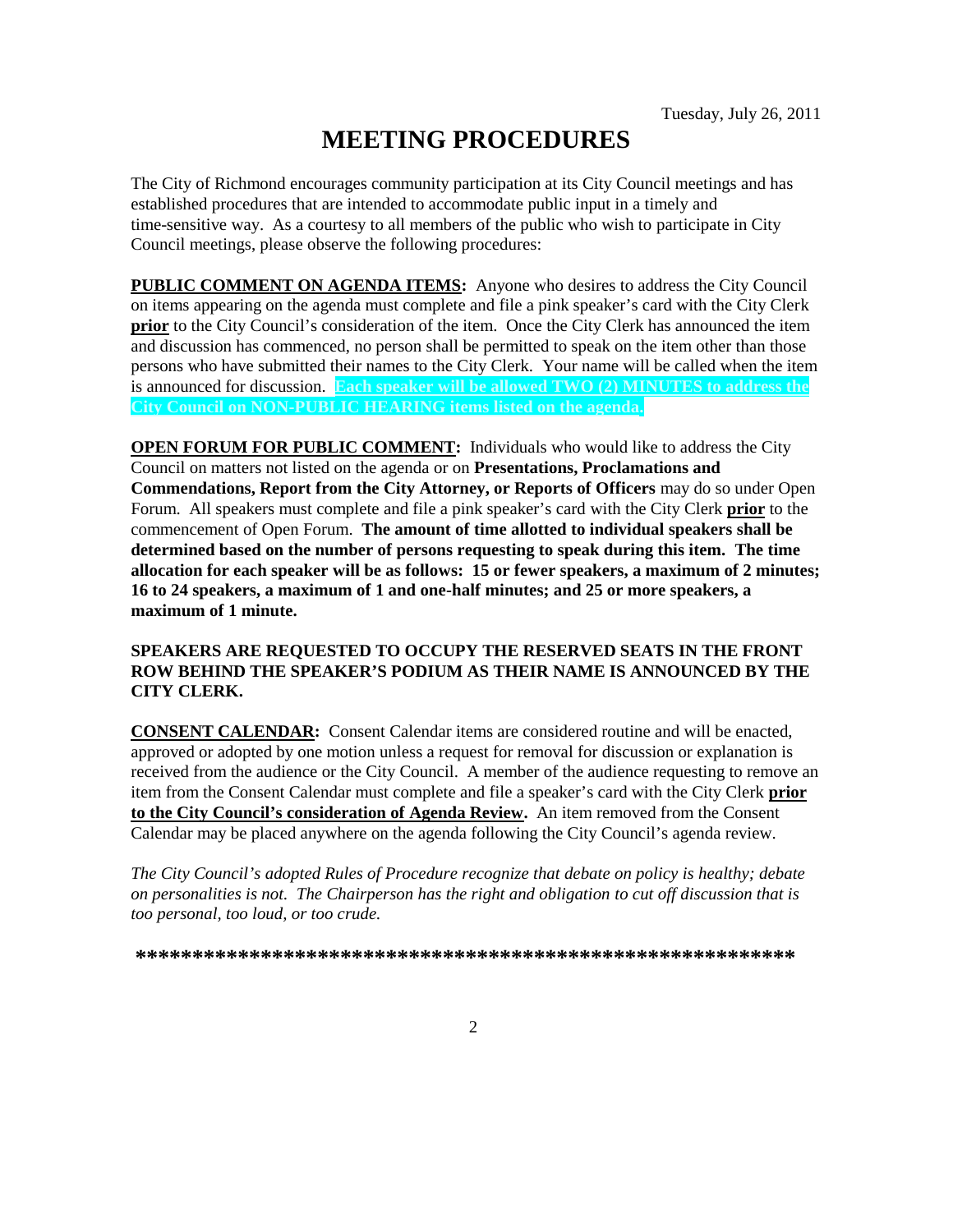### **EVENING OPEN SESSION**

5:30 p.m.

#### **A. ROLL CALL**

#### **B. PUBLIC COMMENT**

#### **C. ADJOURN TO CLOSED SESSION**

### **CLOSED SESSION**

Shimada Room of the Community Services Building

#### **A. CITY COUNCIL**

**A-1.** CONFERENCE WITH LEGAL COUNSEL - ANTICIPATED LITIGATION (Significant exposure to litigation pursuant to Subdivision (b) of Government Code Section 54956.9):

One Case

**A-2.** CONFERENCE WITH LEGAL COUNSEL - ANTICIPATED LITIGATION (Initiation of litigation pursuant to Subdivision (c) of Government Code Section 54956.9):

One Case

**\*\*\*\*\*\*\*\*\*\*\*\*\*\*\*\*\*\*\*\*\*\*\*\*\*\*\*\*\*\*\*\*\*\*\*\*\*\*\*\*\*\*\*\*\*\*\*\*\*\*\*\*\*\*\*\*\*\***

### **SPECIAL MEETING OF THE RICHMOND HOUSING AUTHORITY**

6:25 p.m.

#### **A. PLEDGE TO THE FLAG**

- **B. ROLL CALL**
- **C. STATEMENT OF CONFLICT OF INTEREST**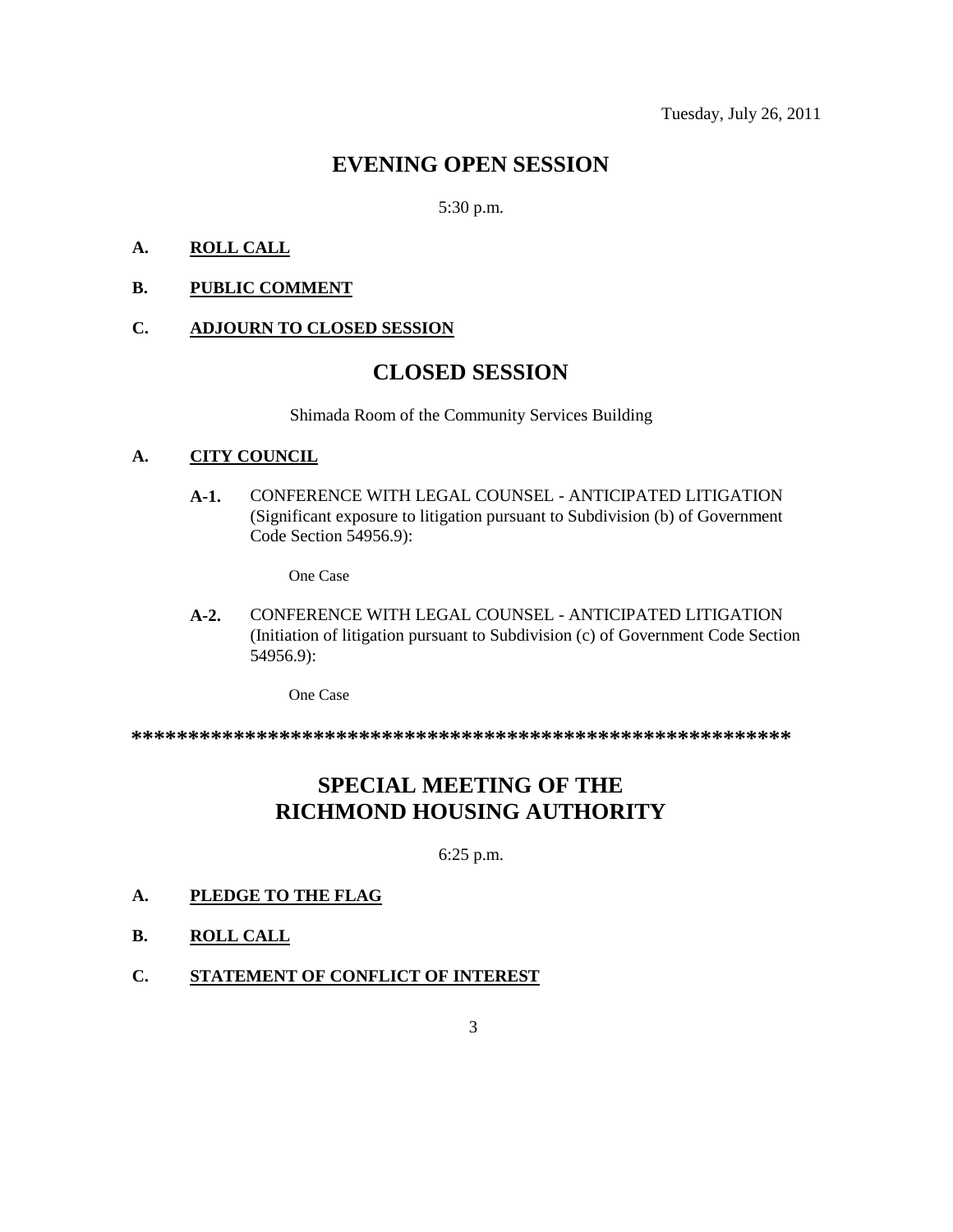#### **D. OPEN FORUM FOR PUBLIC COMMENT**

#### **E. AGENDA REVIEW**

#### **F. HOUSING AUTHORITY CONSENT CALENDAR**

- **F-1.** ADOPT a resolution authorizing the executive director to submit an Inventory Removal Application to the U.S. Department of Housing and Urban Development for the Hacienda Public Housing site in conjunction with the Nystrom Village Neighborhood Revitalization Project – Richmond Housing Authority (Tim Jones 621-1310).
- **F-2.** ADOPT a resolution authorizing the executive director to execute a Lease Option Agreement with Mercy Housing Inc. to complete financing and rehabilitation efforts of the Hacienda Public Housing site in conjunction with the Nystrom Village Neighborhood Revitalization Project - Richmond Housing Authority (Tim Jones 621-1310).
- **F-3.** APPROVE the minutes for the June 21, 2011, meeting City Clerk's Office (Diane Holmes 620-6513).

#### **G. ADJOURNMENT**

**\*\*\*\*\*\*\*\*\*\*\*\*\*\*\*\*\*\*\*\*\*\*\*\*\*\*\*\*\*\*\*\*\*\*\*\*\*\*\*\*\*\*\*\*\*\*\*\*\*\*\*\*\*\*\*\*\*\***

## **JOINT MEETING OF THE RICHMOND REDEVELOPMENT AGENCY/RICHMOND CITY COUNCIL**

6:30 p.m.

#### **A. PLEDGE TO THE FLAG**

- **B. ROLL CALL**
- **C. STATEMENT OF CONFLICT OF INTEREST**
- **D. OPEN FORUM FOR PUBLIC COMMENT**
- **E. AGENDA REVIEW**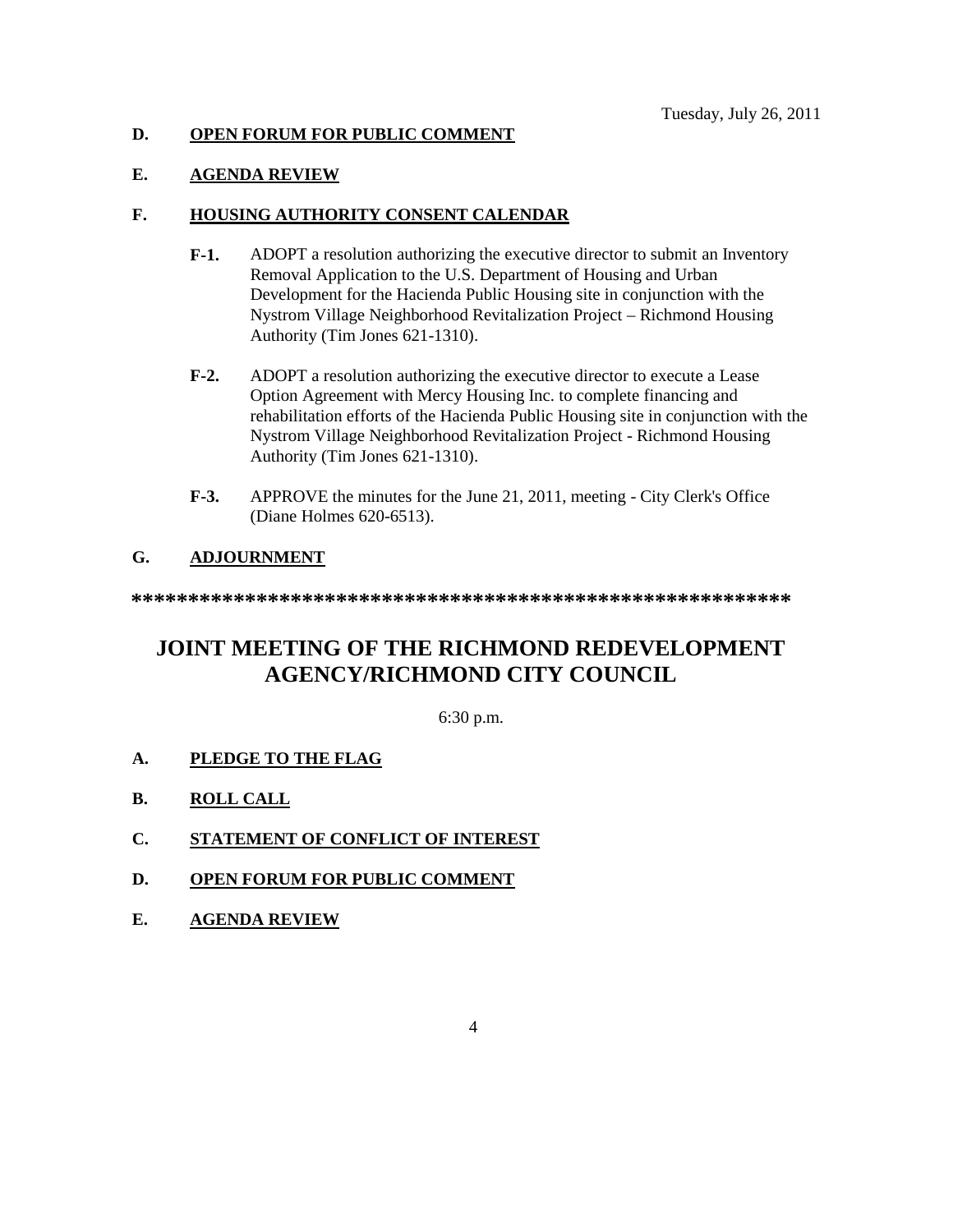#### **F. PRESENTATIONS, PROCLAMATIONS, AND COMMENDATIONS**

- **F-1.** PRESENTATION of the Manager and the Employee of the Year Awards City Manager's Office (Bill Lindsay 620-6512).
- **F-2.** RECEIVE a presentation from David Gray, City Council Public Policy Intern, that recognizes the 50th Anniversary of the Freedom Rides Movement and honors the selfless actions, courage, and commitment to human rights exemplified by all participants of the Freedom Rides, particularly those from the Richmond community - Mayor McLaughlin (620-6503), and Councilmembers Ritterman and Beckles (620-6581).
- **F-3.** PRESENTATION of a Certificate of Appreciation to Richmond Confidential Journalist, Robert Rogers for consistently writing articles that inform the public about positive occurrences in the City of Richmond - Mayor McLaughlin (620- 6503) and Councilmember Boozé (620-6581).
- **F-4.** PRESENTATION of a proclamation in honor of Ethel Dotson and the historical International Hotel - Mayor McLaughlin (620-6503) and Councilmember Beckles (620-6568).

#### **G. REPORT FROM THE CITY ATTORNEY OF FINAL DECISIONS MADE AND NON-CONFIDENTIAL DISCUSSIONS HELD DURING CLOSED SESSION**

#### **H. REDEVELOPMENT AGENCY BOARD CONSENT CALENDAR**

**H-1.** APPROVE the minutes for the June 21, 2011, and July 5, 2011, meetings - City Clerk's Office (Diane Holmes 620-6513).

#### **I. CITY COUNCIL CONSENT CALENDAR**

**I-1.** APPROVE an agreement to reimburse Auto Warehousing Company (AWC) one-third of the cost of a China Automobile Market Study, with a total cost to the Port of Richmond not to exceed \$24,000, to allow for AWC, the Port of Zhoushan, China and the Port of Richmond to develop a marketing plan for future automobile exports from China to the United States - Port of Richmond (Jim Matzorkis 215-4600).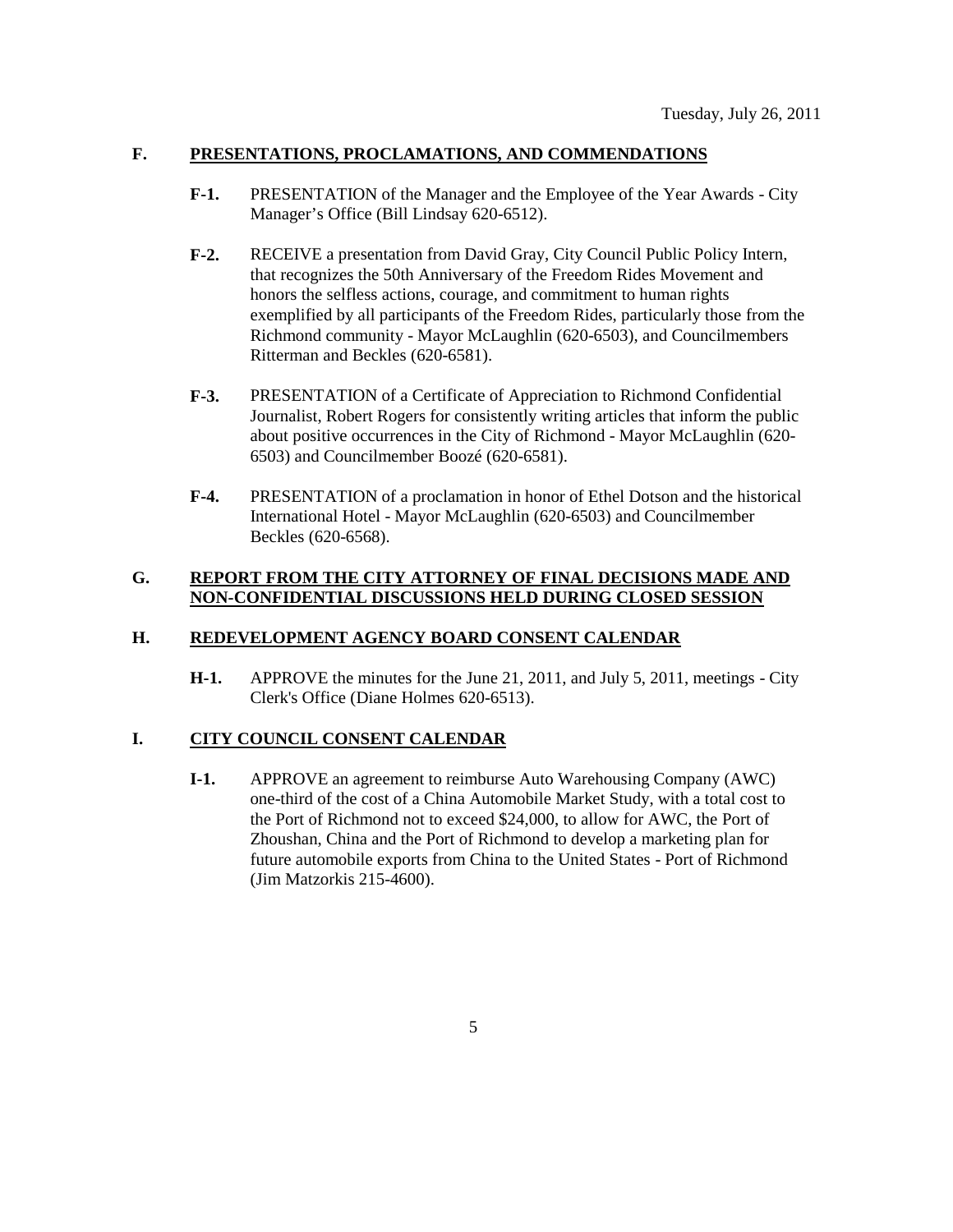- **I-2.** APPROVE Contract Amendment No. 2 with Bay Cities Paving and Grading, Inc. to increase the contract value by \$132,065.64 for a total of \$1,782,897.13 and ACCEPT work for the Via Verdi Temporary Channel Improvements Contract (This item was reviewed and recommended for approval by the Finance Committee at its July 8, 2011, meeting) - Engineering Services Department (Edric Kwan 621-1825/Tawfic Halaby 621-1612).
- **I-3.** APPROVE a contract with Ghilotti Brothers, Inc., the lowest responsive bidder, to perform the 2010/2011 Pavement Rehabilitation project in an amount not to exceed \$2,137,966.97 with an additional construction contingency not to exceed 10%, or \$213,796.70 (This item relates to the rebid of a project that was previously reviewed by the Finance Committee on May 6, 2011, and by the City Council on June 7, 2011) - Engineering Services Department (Edric Kwan/Tawfic Halaby 621-1612).
- **I-4.** INTRODUCE an ordinance (first reading) setting the tax rate for the Pension Tax Override for Fiscal Year 2011-2012 at 0.14% and re-establishing procedures in the Municipal Code to levy Pension Tax Override on the Contra Costa County Property Tax Roll – Finance Department (James Goins/Antonio Banuelos 620- 6740).
- **I-5.** ADOPT a resolution adjusting the Fiscal Year 2011-2012 Employment and Training Department Budget, increasing both grant revenues and program expenditures in the amount of \$1,194,000 to account for grant funds awarded to the YouthWORKS Career Technical Assistance Program, the NEG Multi-Sector Workforce Partnership, and the EPA Environmental Workforce Development and Job Training Program subsequent to the approval of the budget in June, 2011 - Employment and Training Department (Sal Vaca 307-8059).
- **I-6.** APPROVE a contract with ShotSpotter Inc. to continue providing maintenance and support for both phases of the ShotSpotter System at a cost not to exceed \$406,000 from July 1, 2011, to June 30, 2013 (\$203,000 per year, for a two-year term) - Police Department (Chief Chris Magnus 621-1802).
- **I-7.** APPPROVE a contract to participate in the State of California Rental Vehicle Program with Enterprise Holdings Incorporated in an amount not to exceed \$300,000 from July 1, 2011, to June 30, 2013, (\$150,000 per year, for a two-year term) - Police Department (Chief Chris Magnus 621-1802).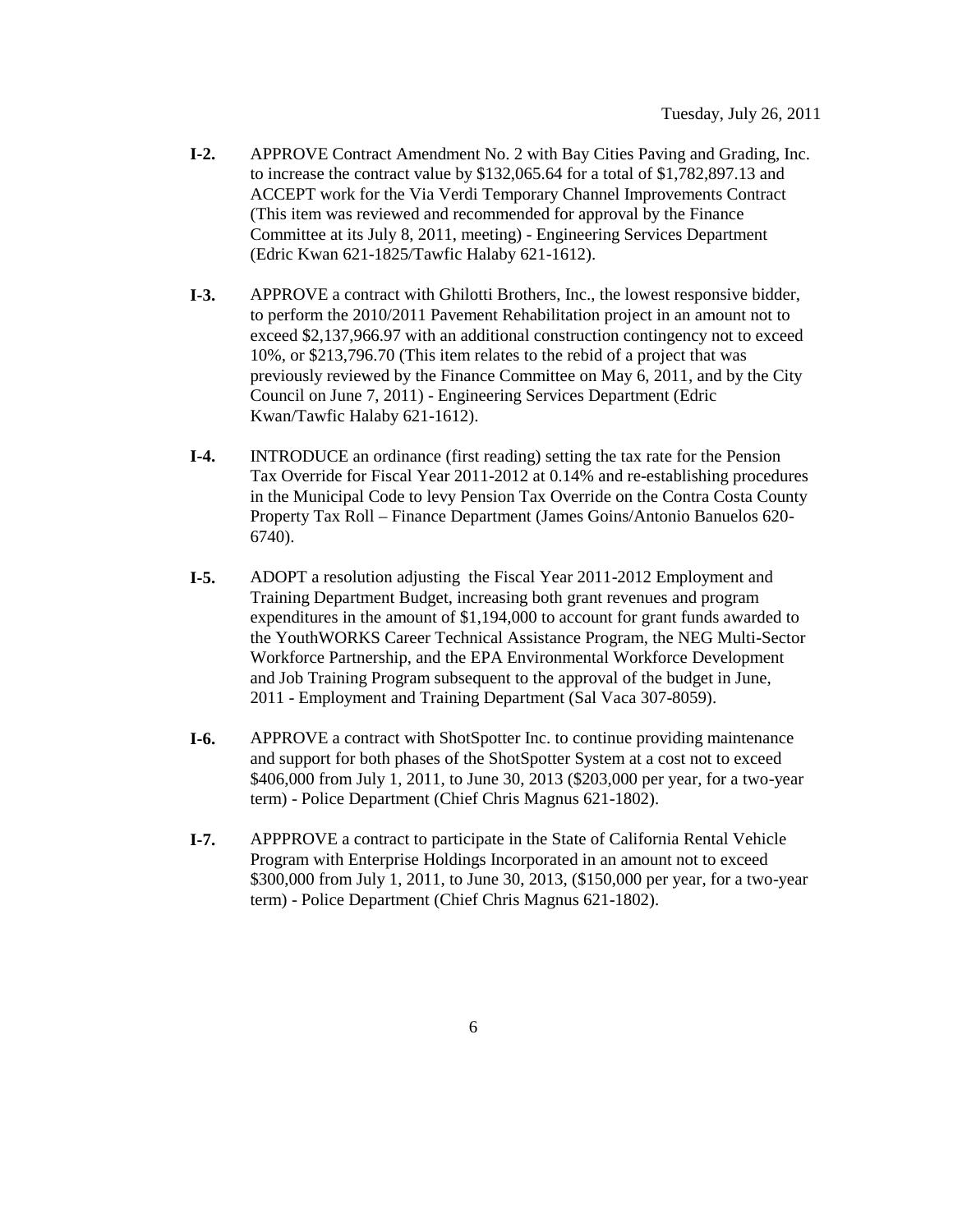- **I-8.** APPROVE a contract with HALO Group Inc. to provide a firearms range facility for use by the Police Department for the period July 1, 2011 to June 30, 2012, in an amount not to exceed \$25,000 - Police Department (Chief Chris Magnus 621- 1802).
- **I-9.** APPROVE the 3rd Amended North Richmond Mitigation Finance Committee (NRMFC) 2010-2011 Expenditure Plan - City Manager's Office (Bill Lindsay 620-6512).
- **I-10.** ADOPT a resolution granting another designated period (July 27, 2011, to October 31, 2011) for the two years additional service credit for early retirement for certain specified classifications - Human Resources Management Department (Leslie Knight 620-6600).
- **I-11.** APPROVE a fourth amendment to the contract with the law firm of Meyers, Nave, Riback, Silver and Wilson to continue to represent the City in the lawsuits entitled Booker vs. City of Richmond, et al., and Jenkins vs. City or Richmond, et al. in the amount of \$250,000 - City Attorney's Office (Randy Riddle 620- 6509).
- **I-12.** APPROVE the minutes for the June 7, 2011, and July 5, 2011, meetings City Clerk's Office (Diane Holmes 620-6513).
- **I-13.** APPROVE the following appointments and reappointments: Planning Commission: Sheryl Lane, Incumbent, term expiring June 30, 2013; Carol Teltschick-Fall, term expiring June 30, 2013; Workforce Investment Board: Roberto Reyes, representing GRIP – Mayor's Office (Mayor McLaughlin 620- 6503).
- **I-14.** APPROVE a contract with Terry Ross Baird to coordinate the establishment of worker-owned cooperatives in Richmond in an amount not to exceed \$50,000 (This item is included in the Mayor's Office budget for Fiscal Year 2011-2012) - Mayor's Office (Mayor McLaughlin 620-6503).
- **I-15.** AUTHORIZE the city manager to select and enter into a contract with an executive search firm in an amount not to exceed \$30,000 to conduct a recruitment to fill the City Attorney position - Human Resources Management Department (Leslie Knight 620-6600).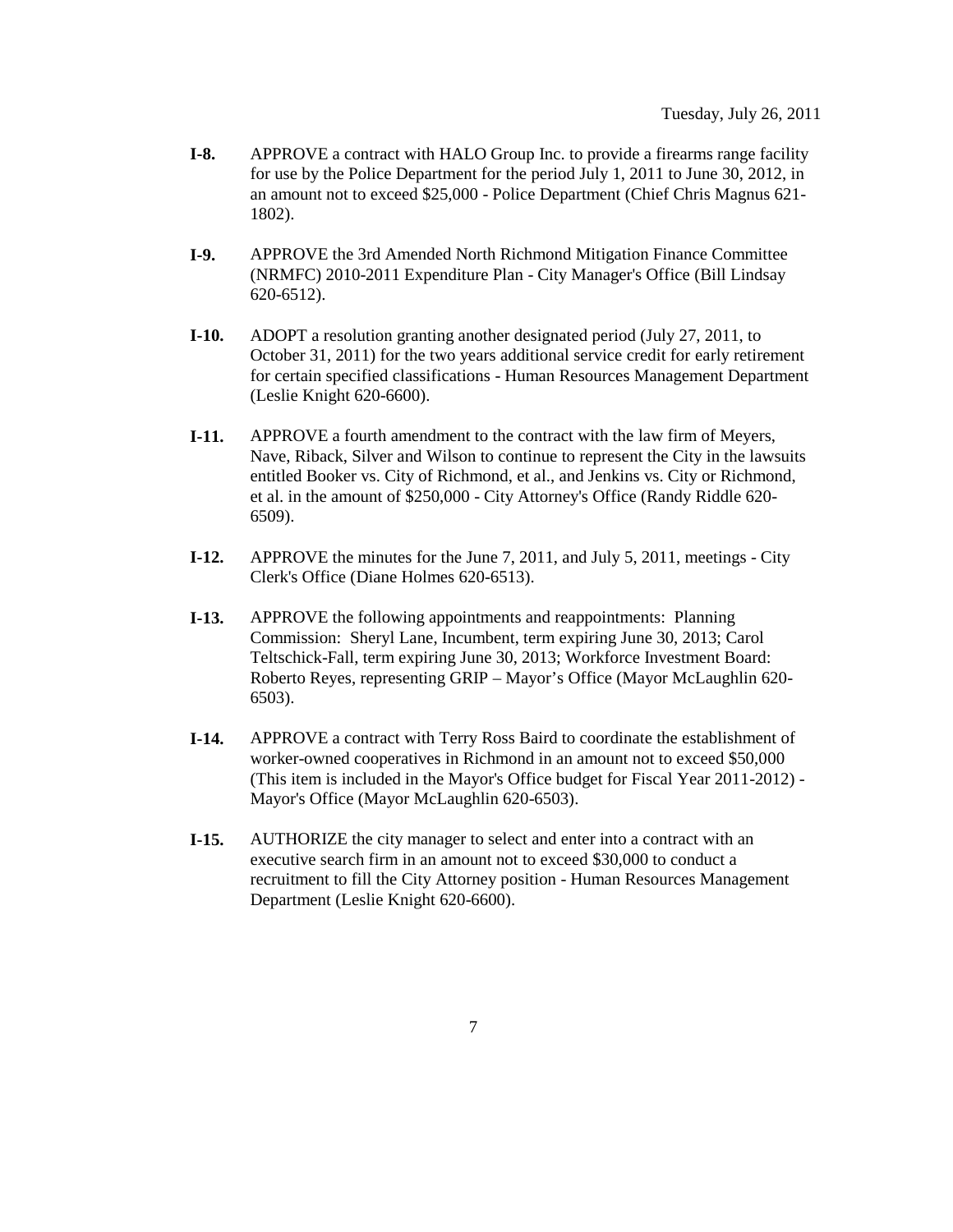- **I-16.** ADOPT an ordinance (second reading) amending Chapter 12.18, "Discharges to the Wastewater Treatment System" regarding the "Specific Pollutant Limitations (i.e. "Local Limits") as they pertain to the Source Control Program's Industrial Discharger's permits - Engineering Services Department (Edric Kwan 620- 1825/Chad Davisson 620-5486).
- **I-17.** ADOPT a resolution supporting a partnership between the City of Richmond and CyberTran International Inc., an ultra light rail transit system manufacturer - City Manager's Office (Bill Lindsay 620-6512).

#### **J. PUBLIC HEARINGS**

**J-1.** ADOPT a resolution allowing the sanitary and storm sewer fees to be collected on the annual 2011-2012 tax rolls - Engineering Services Department (Edric Kwan 620-1825/Chad Davisson 620-5486).

#### **K. STUDY SESSION**

- **K-1.** RECEIVE the 2010 Annual Performance Review and Evaluation Report on the Industrial Safety Ordinance (ISO) from the Contra Costa County Health Services Department - Fire Department (Chief Michael Banks 307-8041).
- **K-2.** RECEIVE a presentation of the public art for the Richmond Transit Village BART Parking Structure Project - Richmond Community Redevelopment Agency (Steve Duran/Alan Wolken 307-8140).
- **K-3.** ACCEPT the Annual Report from the Richmond Convention and Visitors Bureau (RCVB) - Community and Economic Development (Steve Duran 307- 8140).

#### **L. STUDY AND DIRECTION TO STAFF SESSION**

- **L-1.** RECEIVE a presentation on the City's Pavement Management Program Engineering Services Department (Edric Kwan 621-1825/Tawfic Halaby 621- 1612).
- **L-2.** RECEIVE a report from the City's Wastewater/Stormwater Manager on modifications to the administration of the West County Agency "Joint Exercise of Powers Agreement" (JPA) which are recommended to improve business efficiency and reduce costs to the ratepayers of the Richmond Municipal Sewer District - Engineering Services Department (Edric Kwan 620-1825/Chad Davisson 620-5486).